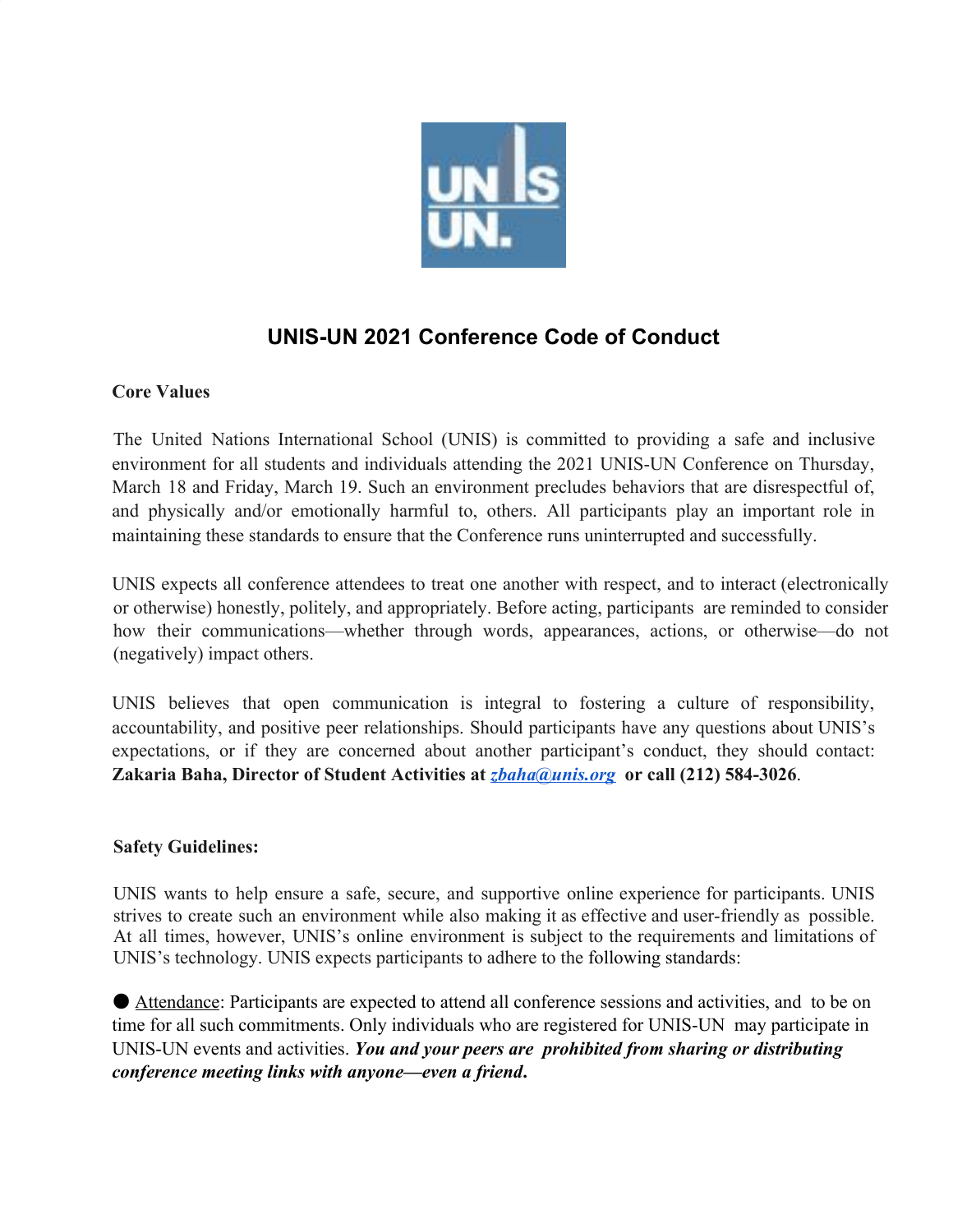- Use of Electronic Devices: Cellphones and other electronic devices not used to log in to UNIS-UN should be off or put away during the conference sessions. You should only use your computer- one provided by your school or one that you use for schoolwork. You must be the only person logged into the computer, and your face can be the only one on the screen.
- Dress Code: When visible in the online environment, participants are expected to be appropriately dressed, which requires that participants refrain from wearing revealing clothing or items with inappropriate words or logos. The dress code is based on common sense, moderation, and respect for self, others and your school. The expectation is that all clothing be modest, neat, clean, fit properly so you are comfortable and well represented.
- Online Conduct: UNIS does not tolerate verbal or physical behavior that constitutes bullying (including cyberbullying), discrimination, or harassment. When participating in the online environment, and in any related interactions, it is of the utmost importance that participants maintain and model the highest standards of conduct, respect, and integrity to self and others. Attendees are expected to refrain from any activity that might constitute or contribute to bullying, discrimination, harassment, or other interpersonal misconduct.
- Remote Environment: Backgrounds and physical spaces captured in online and remote learning should not have vulgar or profane words, symbols, or images. Images of weapons or images that depict people or groups as stereotypes or offensive caricatures are strictly prohibited. Backgrounds should be appropriate. For example, participants should not be sitting on a bed, but should be set up at a desk or table.
- Chat Functions: Participants are expected to use any Q&A and chat functions, if permitted, in an appropriate and respectful manner. Participants should not unmute themselves when a UNIS-UN Student leader or faculty leader has placed participants on mute.
- Recording: Participants are prohibited from (a) recording any part of any UNIS-UN program; (b) recording any other participants or other individuals participating in any UNIS-UN program; and (c) sharing, broadcasting, and/or making public any materials created or recorded by UNIS-UN, its employees, or anyone else in relation to UNIS-UN. Participants should consider UNIS-UN sessions and events confidential and UNIS may not record these programs. Participants should understand that all internet data that is composed, transmitted, or received via the UNIS-UN platform communications system is considered property of UNIS.
- Acceptable Use: UNIS has explicit guidelines for using computers and other electronic devices, to which UNIS expects participants to adhere. The examples below are not an all-inclusive list of requirements and possibilities. Participants may not:
	- Access or attempt to access network resources not intended for them;
	- Use, steal, or disclose someone else's username/password and/or share their own username/password (with the exception of parents/guardians UNIS-UN faculty, and school chaperones);
	- Alter electronic communications to hide their identity or impersonate another person;
	- Use inappropriate language or images;